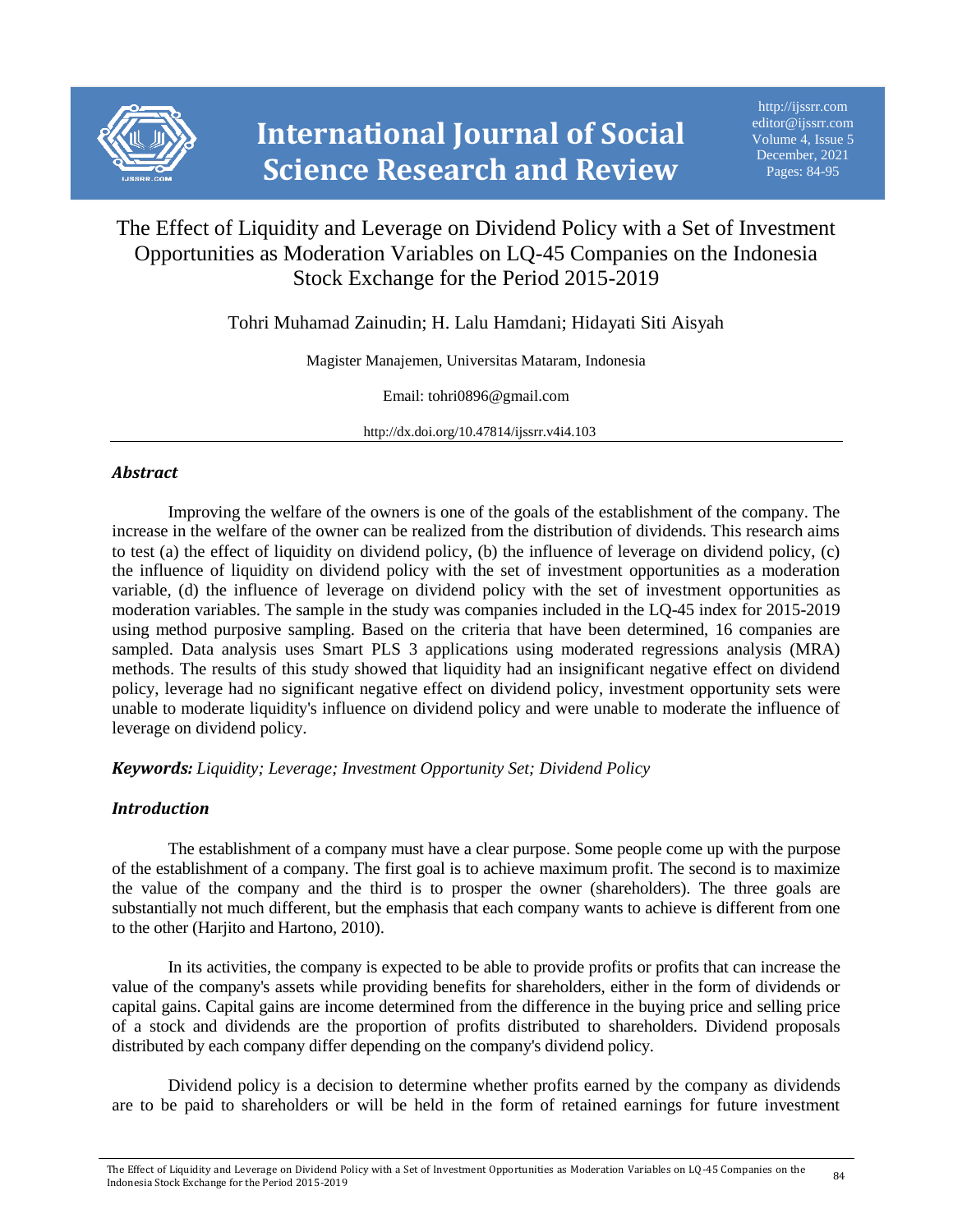

financing (Sartono, 2012). Because the dividend policy is one of the policies in the company, this policy will have an impact on other policies that will cause agency conflicts. Agency conflict is a conflict that arises from differences in the desires of shareholders and managers in the company. The shareholders want a divider division because it is a return on investment in the form of ownership of shares of a company, then for the management of the company dividend is cash outflow that will reduce the company's cash. According to Kurniawan and Jin (2017) Dividend policy is influenced by several factors, among others, liquidity, profitability, debt policy, company size, free cash flow, and set of investment opportunities.

Liquidity is one of the factors that can affect dividend policy by companies and is often used by companies and investors to determine the company's ability to pay its short-term debt that is proxied with the current ratio is a comparison between current assets owned by the company and its short-term debt. In conjunction with the dividend policy, the higher the company's nili current ratios will indicate the company's ability to pay dividends the higher following the results of research by Ratnasari and Purnawati (2019); Lestari et. al (2016); Aldini (2019) revealed that variable liquidity has a positive influence on dividend policy. But things are different from Eltya et. al (2016); Widyawati (2018) shows that Liquidity does not affect dividend policy.

Dividend policies can also be controlled by leverage. Leverage is one of the financial ratios used to determine the company's ability to pay off all its obligations if the company is liquidated, in addition, leverage shows the proportion of the use of debt to finance its investments (Sartono, 2012). Leverage in proxy with Debt to Equity Ratio (DER) is a comparison between all company debt and its capital owned by the company. The higher the value of the DER indicates the greater the total debt to its total equity. In conjunction with the dividend policy, leverage will negatively affect dividend policy because leverage is the same cash outflow as dividends and given that debt payments are made first rather than dividend payments following residual dividend theory. This is in line with eltya et research. Al (2016), Kuswanta (2016) also stated that leverage variables have a negative and significant effect on dividend policy but are different from previous Hasana et. al (2018) shows that leverage variables have a positive and significant effect on dividend policy.

Based on the above description there is a difference in the results of previous research between the influence of independent variables on dependent variables that show inconsistencies in research results that are made possible by influences other than independent variables in the relationship. Hartono (2010) stated that moderation variables are identified from previous studies that have conclusions of causal relationships that result in conflict either in the form of signification or the direction of the influence of independent variables (liquidity and leverage) on dependent variables (dividend policy). The level of investment opportunity in a company is assumed to affect the relationship of independent variables to dependent variables, so in this study, the investment opportunity set (investment opportunity set) was used as a moderation variable between the relationship of liquidity to dividend policy and leverage to dividend policy. According to Myers, (1977), The set of investment opportunities is a combination of assets owned by the company with several investment options in the future. This relates to dividend decisions taken by the company, if the company chooses to fund investments made from the company's internal sources then the cash flow issued to pay dividends will decrease.

The set of investment opportunities in this research is focused as a condition for determining a funding policy that suits a company at any given time. If the liquidity ratio is high then it means the ability to pay dividends is also high, the same is true if the company's leverage ratio is high then it reflects the company's ability to pay dividends is also high. But the ability to pay high dividends is not a guarantee that the company will provide high dividend payments for shareholders because there is a condition of investment opportunity. The set of investment opportunities is projected with the Market to book value of equity (MBVE) which reflects that the market assesses the return on future investments will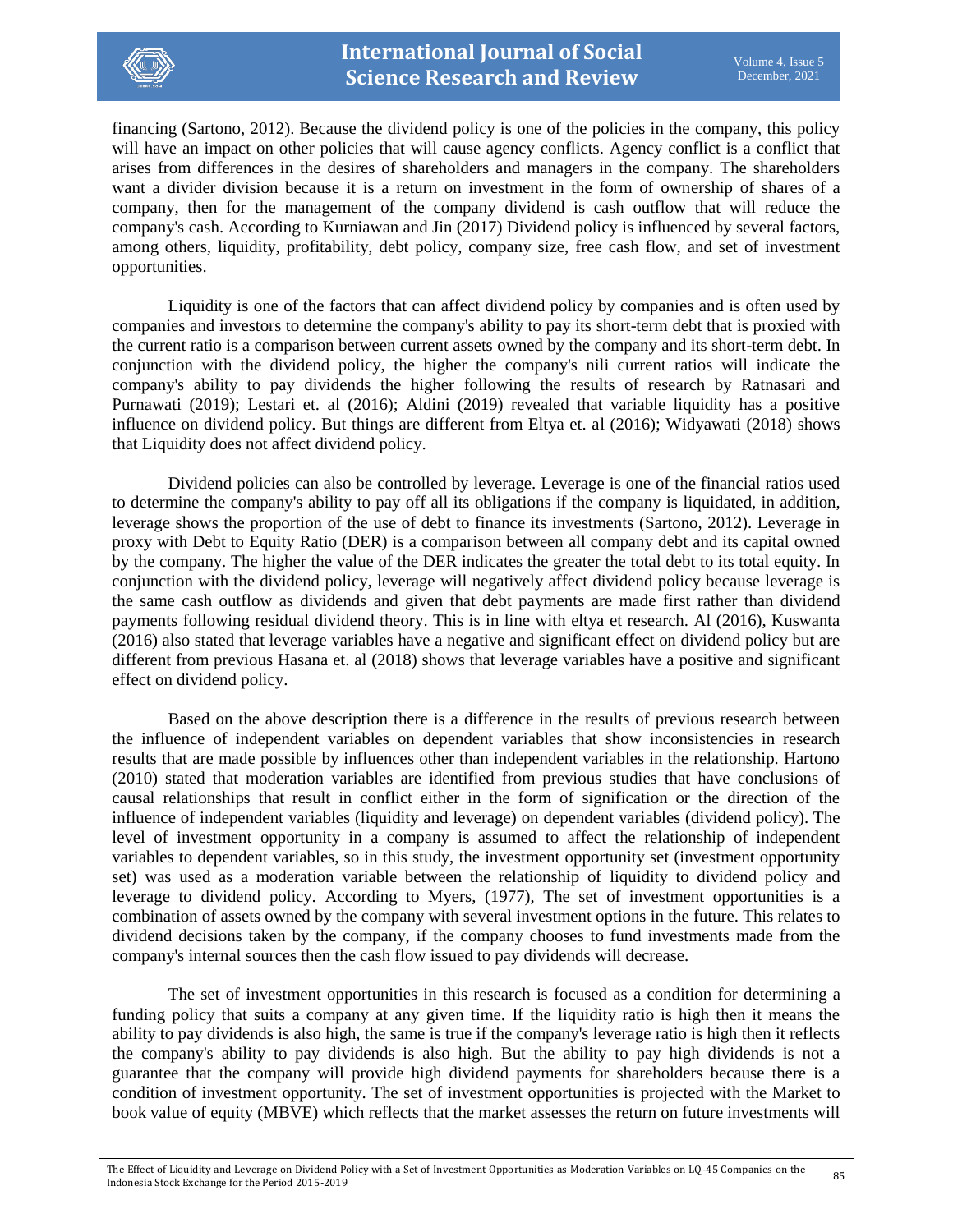

be greater, as well as the return on equity. The use of MBVE is based on research conducted by Kallapur and Trombley (1999) which states that MBVE is the most valid proxy used.

Aldini (2019) stated that the set of investment opportunities can weaken the relationship between liquidity to dividend policy, the company must be able to ensure that the investment to be made is an investment with a positive NPV that will increase the value of the company in the future because the investment will reduce the amount of cash and can ultimately affect the number of dividends that will be distributed to shareholders. Companies that have leverage and a high set of investment opportunities can amplify the impact of leverage on dividend policy. Eltya et. al (2016) reveal that leverage has a negative and significant effect on dividends. This happens because the company has to pay the debt so that the portion of dividends will be lower. This is reinforced by research from Widyawati (2018) which states that the higher the set of investment opportunities, the lower the dividends distributed because funds for investments and dividend payments are equally sourced from the company's profits.

This research was conducted on companies listed on the Indonesia Stock Exchange which are included in the LQ-45 index. The LQ-45 index is a company that has a high liquidity value and market capitalization. Companies included in the LQ-45 index during the period 2015-2019 consist of 64 companies, with 16 companies that annually continue to pay dividends as well as a sample of research. This research is expected to represent conditions and can show the overall capital market reaction on the Indonesia Stock Exchange.

### *Library Review*

### **Theoretical Foundation**

### *Agency Theory*

According to Scoot (1997) agency theory is a relationship or contract between principal and agent, where the principal is the party who hires the agent to perform the task for the benefit of the principal. According to (Jensen and Meckling, 1976) agency theory is a theory that describes the separation of controls in companies that have an impact on the emergence of relationships between agents and their principals or better explain that management interests and shareholder interests are often contradictory so that conflicts can arise from dividend policies. Shareholders want the profits earned by the company can be divided to improve their welfare, but on the other hand, the management wants the existing funds to be used to enlarge the company beyond its optimal size so that they continue to make investments even though the investment provides a negative net present value. The stock of the decision is considered as a decision that is not in favor of the principal. To overcome the agency's problems, the principal must use the cost, which is often referred to as the agency's cost.

# *Signaling Theory*

Information is an important element for investors and business people because information essentially presents information, notes, or images both for past, current, and future circumstances for the survival of a company and how the market affects it. Complete, relevant, accurate, and timely information is needed by investors in the capital market as an analytical tool to make investment decisions (Jogiyanto, 2000).

# *Trade-off Theory*

This theory describes the use of debt at a certain level to balance between the costs and benefits of the debt. The cost in question is the fixed interest expense that must be paid by the company as well as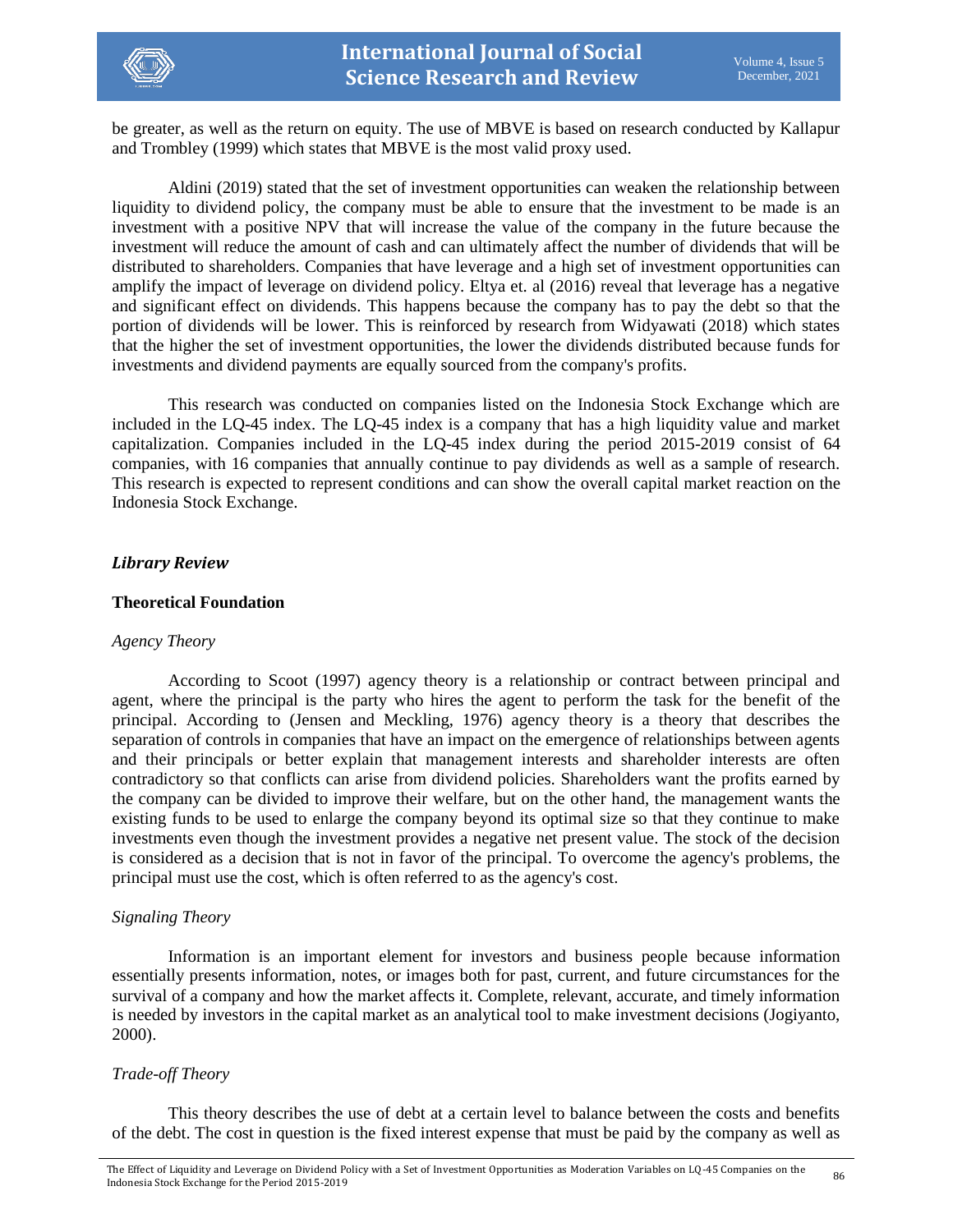

bankruptcy costs that may occur if the debt burden is too large. But on the other hand, the debt owed by the company will provide benefits for the decrease in tax payments made by the company.

### *Pecking Order Theory*

This theory was first proposed by Gordon Donaldson in 1961, but the naming of the pecking order theory was done by Stuart C. Myers in 1984. This theory states that there is a kind of pecking order for companies in using capital. The theory also explains that companies prioritize internal equity funding (retained earnings) rather than using external equity funding (issuing new shares).

### *Dividend Policy*

Dividend policy concerns the decision of whether profits are paid as dividends or withheld for reinvestment within the company. Dividends are profits earned in each period distributed to shareholders. According to Riyanto (2001), The dividend policy is essentially a large proportion of net income after tax that will be distributed to investors. There are several theories related to dividend policy, including the following:

- a. *Dividend Irrelevance Theory*
- b. *Bird In The Hand Theory*
- c. *Tax Preference Theory*
- *d. Clientele Efek Theory*
- *e. Residual Dividend Theory*

Dividend policy measurement is done using the dividend payout ratio (DPR) indicator. The use of the DPR indicator because the dividend payout ratio reflects the percentage of each rupiah generated distributed to the owner in cash, and is calculated by dividing the cash dividend per share by earnings per share. By using this dividend payout ratio (DPR) it can be known whether the existing dividend for investors or shareholders is good enough compared to other companies in the field of similar businesses.

### *Liquidity*

According to Van Horne and Wachowicz (2005), liquidity ratios are used to measure a company's ability to meet short-term liabilities with short-term (or current) resources available to meet those liabilities. Weston (2011) mentions that the liquidity ratio is a ratio that describes the company's ability to meet short-term obligations. This means that if the company is billed, the company will be able to meet the debt, especially debt that has matured, both obligations to outside the company (liquidity of business entities) and within the company (corporate liquidity).

### *Leverage*

According to Martono and Harjito (2008) stated that: "Leverage ratio refers to the use of assets and sources of funds by companies wherein the use of assets or funds the company must incur fixed costs or fixed expenses." From the above definition, it can be concluded that the use of asset funds or funds is ultimately intended to increase potential profits for shareholders. In a company known two types of leverage, namely operating leverage (operating leverage) and financial leverage (financial leverage). The use of these two leverages with the aim that the profits obtained are greater than the cost of assets and sources of funds.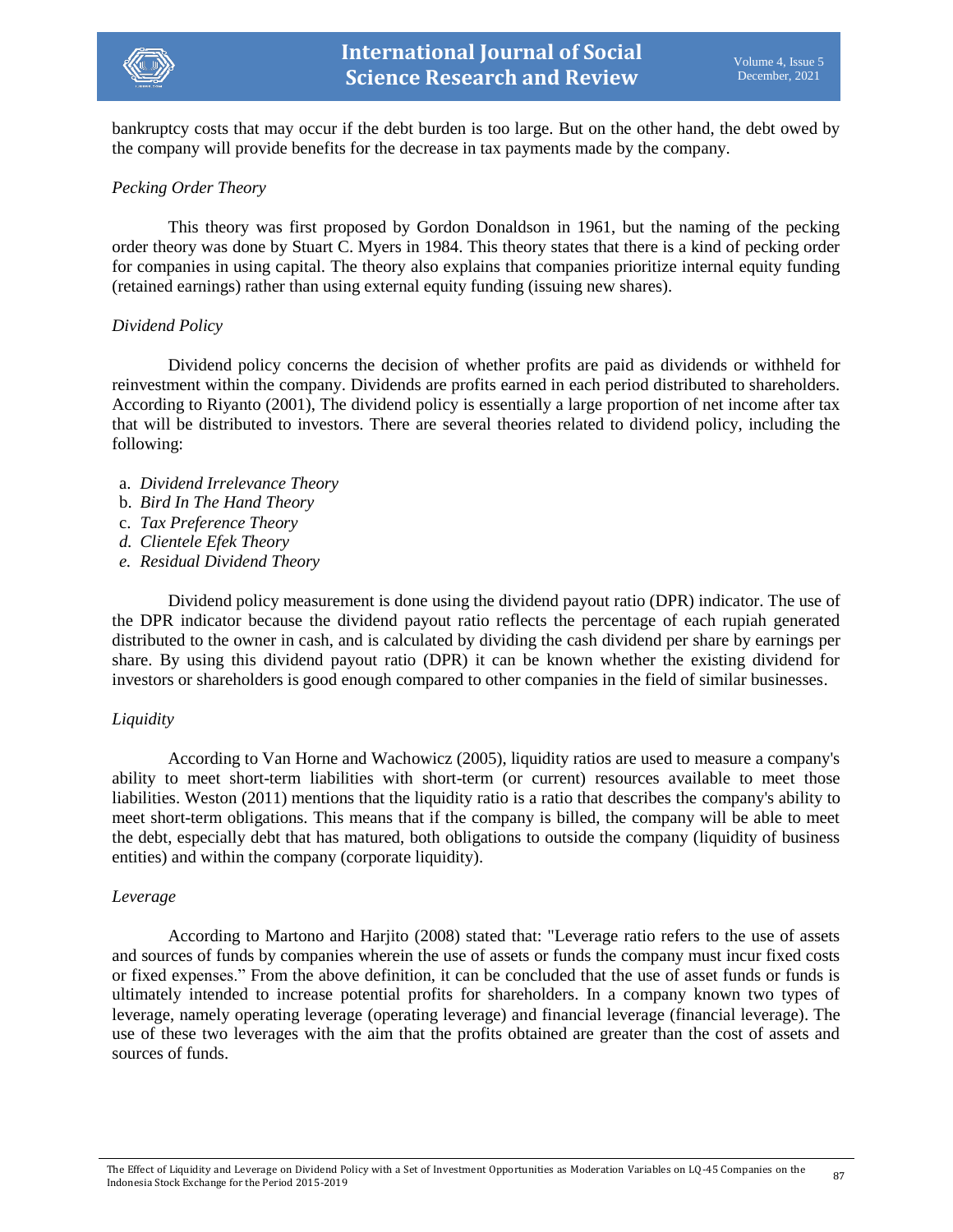

*Set of Investment Opportunities*

The set of investment opportunities is an investment option in the future that has a high enough return so that it can make the value of the company boosted. This is because usually, the value of the company depends on various expenses set by the company's management. (Gaver & Gaver, 1993). Myers (1977) introduced a set of investment opportunities or investment opportunities (iOS) concerning achieving corporate goals. The investment opportunity set (IOS) emerged after it was proposed by looking at a company as a combination of assets in place (assets owned) with investment options in the future (Myers, 1977). Investment options are an opportunity to grow, but often companies cannot always carry out all investment opportunities in the future. For companies that are unable to use investment opportunities will experience higher expenditures compared to the opportunity lost.

# **Conceptual Framework**

Based on the explanation of the background, and the library review above, the conceptual framework in this study can be described as follows:



Figure 1. Conceptual Framework

# **Hypothesis Development**

Hypothesis development is a review of hypotheses developed using relevant theory or logic and the results of previously conducted research:

# *Effect of Liquidity on Dividend Policy*

One of the factors that can affect dividend payments in a company is the liquidity ratio, one way to find out liquidity is to use a current ratio where the higher the current ratio of a company, it can be a signal of the company's ability to pay the short-term debt is high, so the high liquidity ratio also indicates the company's ability to pay dividends will be high. Dividend payments are cash outflows, so companies that have high cash and liquidity then the company can make dividend payments for shareholders will be high. This is in line with the research conducted by Ratnasari and Purnawati (2019); Lestari, Tanuatmojo, and Mayasari (2016); Aldini (2019) states that variable liquidity has a positive and significant influence on dividend policy.

# H1: Liquidity has a positive effect on dividend policy

# *Leverage On Dividend Policy*

Leverage can be interpreted as leverage for the company or debt that must be paid in the form of installments and fixed interest. The trade-off theory explains that debt is at a certain level to balance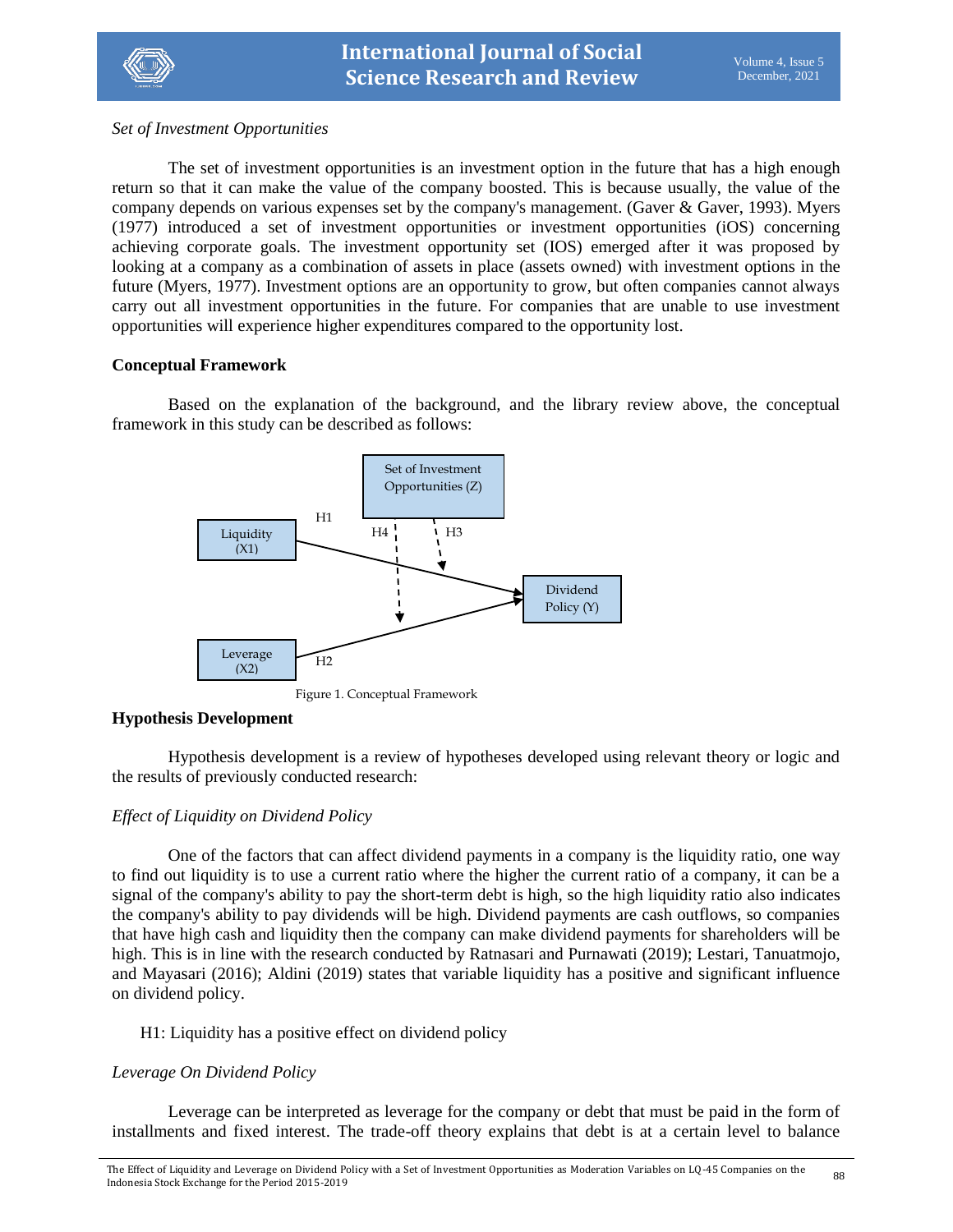

between the costs and benefits of using debt. The higher the amount of debt the company has, the higher the fixed burden on the debt, in line with the increasing cost of bankruptcy that may occur. Its relationship with dividend policy is that when the company decides to pay the debt burden with the available profits or funds it will have an impact on the decline of funds that will be used to pay dividends to shareholders, in line with research conducted by Eltya, Tanuatmojo, and Azizah (2016); Leprosy (2016); Sudarmono and Khairunnisa (2020) who argued that variable leverage negatively affects the company's dividend policy.

H2: Leverage negatively affects dividend policy

# *Investment Opportunity Set Able to Moderate Liquidity's Influence on Dividend Policy*

In companies that have a good liquidity position, it indicates the availability of good funds in the company to carry out its activities, one of which is dividend payments. Dividend payments are cash outflows while on the other hand, the set of investment opportunities in the company's decision to hold cash out for investment financing, meaning that if the funds owned by the company are used for investment payments then it can weaken the relationship between liquidity and dividend policy. This is in line with Aldini's research (2019) which states that the set of investment opportunities can weaken the influence of liquidity on dividend policy, so the company must ensure that the investment made is an investment with a positive NPV and will increase the value of the company in the future because the decision will have an impact on reducing the number of dividends that will be distributed to the company's shareholders.

H3: The set of investment opportunities can moderate the effect of liquidity on dividend policy

# *Set of Investment Opportunities Able to Moderate The Influence of Leverage on Dividend Policy*

Leverage means the leverage of a company. It can also be interpreted as debt or fixed expense that must be paid by the company because the debt has installments in the form of either fixed installments and interest paid to the debtor. The higher the leverage the company is assumed to minimize the number of dividend payments that can be distributed. Payment of these obligations is derived from the income generated by the company, the set of investment opportunities as one of the choices that can be taken by management in the company will affect the decision of the dividend policy that will be applied. Dividends are paid after the company pays the debt and funds the investment to be made so that when the set of investment opportunities increases then the funds used for dividend payments will be reduced, in line with the residual theory that dividends are the remaining uninvested profits. This means that the set of investment opportunities can moderate the influence of leverage on dividend policy.

H4: Investment Opportunity Set can moderate the influence of leverage on dividend policy.

# *Methods*

This study is a causal associative study that aims to find out the relationship between two or more variables that are the cause of causation with object research on companies included in the LQ-45 index in 2015-2019 on the Indonesia Stock Exchange. In selecting a research sample, purposive sampling methods are used with the following sampling criteria:

- 1. Companies listed on the Indonesia Stock Exchange LQ-45 Index for the period 2015-2019.
- 2. Companies that are not delisting during the observation period.
- 3. Companies engaged in non-banking.
- 4. Companies that did not make dividend payments during the observation period 2015-2019.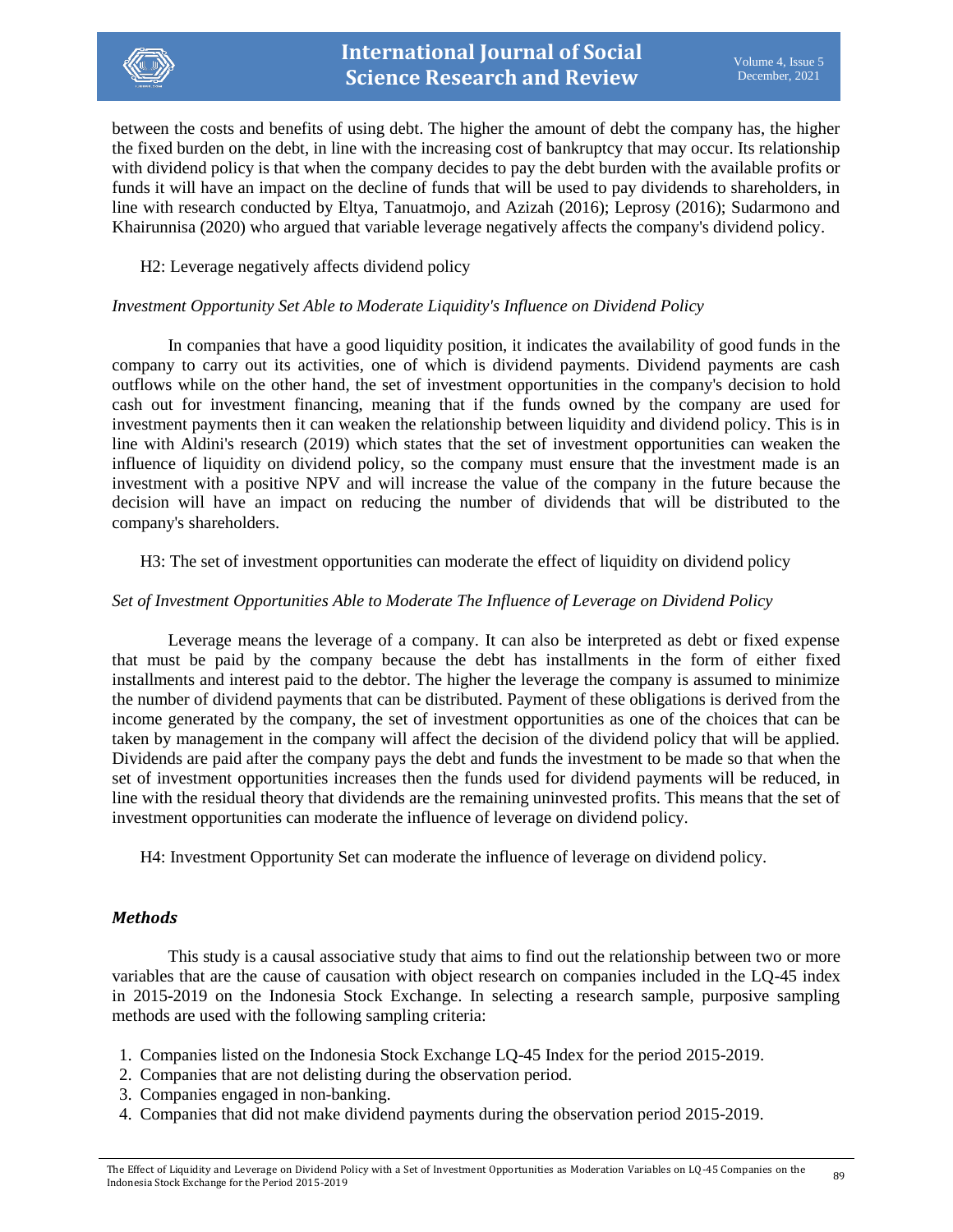

Based on the sample criteria, 16 companies have been obtained in the LQ-45 index as a research sample. In this study, the data processed is secondary data by using and documentation as a method of data collection.

In analyzing the data, the study used a Smart PLS app. According to would (in Ghozali and Latan, 2015) states that PLS is a powerful method of analysis because it is not based on many assumptions. Data does not have to be a normal multivariate distribution (indicators with category scales, ordinal, intervals, and up ratios) can be used in the same model, the sample does not have to be large. PLS can be signed at the same time constructed with reflective indicators and formative indicators and this is not possible in CBSEM because there will be an undefined model.

The PLS evaluation model is based on predictive measurements that have non-parametric properties. Therefore, the PLS evaluation model is done by assessing the measuring model and the inner model (structural model), in a structural model test conducted by looking for R-square values for each endogenous latent variable as the predictive strength of the structural model. The R-Squares value is a test of the model's best fit. Furthermore, the evaluation of the model is done by looking at the value of significance to determine the influence between variables through bootstrapping or jackknifing procedures. The bootstrap approach presents non-parametric for precision from PLS estimates.

### *Results and Discussions*

### **Descriptive Statistical Analysis**

Deskrptif statistical analysis can provide an overview of the research objects sampled. This can be seen from the mean, standard deviation, maximum value, and minimum value used in this study. Descriptive statistical results for all variables used in this study are presented in table 1.

| Tuble II Describitive Diamstreal Results of Research Tartacles |     |         |        |        |       |         |                           |  |  |  |
|----------------------------------------------------------------|-----|---------|--------|--------|-------|---------|---------------------------|--|--|--|
|                                                                | No. | Missing | Mean   | Median | Min   | Max     | <b>Standard Deviation</b> |  |  |  |
| <b>CR</b>                                                      |     | 0.000   | 1.934  | 1.620  | 0.280 | 4.890   | 1.117                     |  |  |  |
| <b>DER</b>                                                     |     | 0.000   | 1.114  | 0.780  | 0.150 | 3.310   | 0.925                     |  |  |  |
| <b>MBVE</b>                                                    | 3   | 0.000   | 6.641  | 2.780  | 0.360 | 2.440   | 14.802                    |  |  |  |
| <b>DPR</b>                                                     | 4   | 0.000   | 64.055 | 49.460 | 4.560 | 403.980 | 54.543                    |  |  |  |

**Table 1.** Descriptive Statistical Results of Research Variables

# **Hypothesis Test**

Hypothesis testing in this study uses the PLS-SEM method that does not require assumptions of data normality and can be done on small samples using Smart PLS software.

# *Structural Model Design*

Structural model stacking is a model used to show the relationship or strength of estimation between latent construct variables based on substantive theory. The variables in this study are not latent but in the form of observed value, it is said that because variables can be measured directly with certain proxies, but because the methods used in Smart PLS software are designed for testing the relationship between latent variables so that it requires latent variables in the sorting of data with Smart PLS applications. So to process variable data in research is equated with latent variables and proxies used in research are equated as indicators.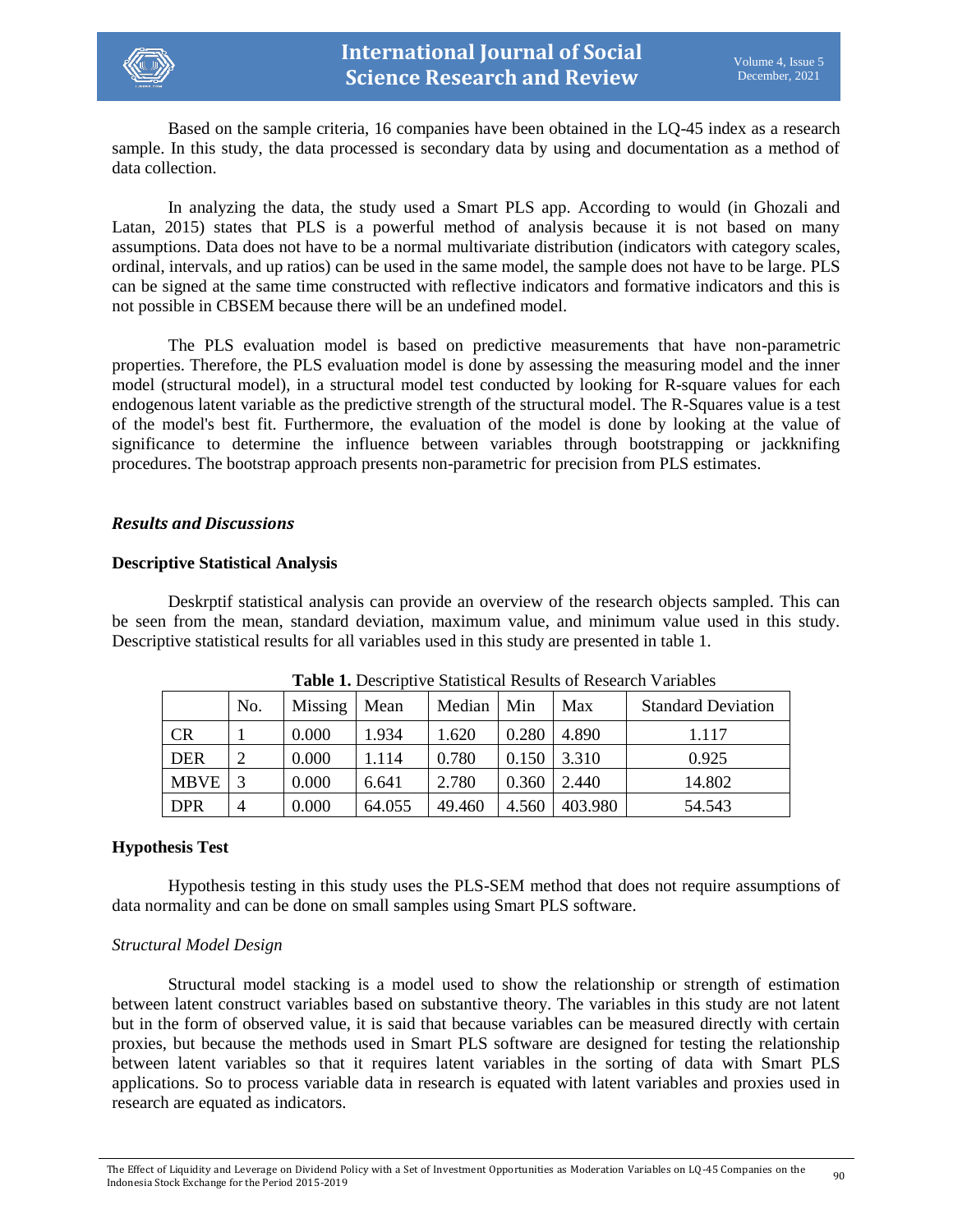

# *Evaluation of Structural Models*

Structural model evaluation is a test of relationships between latent variables that includes R-Square analysis and direct influence.

# **a.** *R-Square*

The R-square value is used to measure how much influence exogenous variables have on endogenous variables in percent. The value of R-square has been viewed with a value of 1 minus the R-Square value. Smart PLS data processing results show the R-Square value as tabled below.

| <b>Table 2. R-Square</b> |          |  |  |  |  |  |
|--------------------------|----------|--|--|--|--|--|
|                          | R Square |  |  |  |  |  |
| Dividend Policy          | 0.033    |  |  |  |  |  |

An R-Square value of 0.033 means the dividend policy construct variability that can be explained by the Current Ratio construct, Leverage, Investment opportunity set, and its interaction of 3.3% for endogenous variables in the structural model identifies that the model is weak. While 96.7% was explained by other variables not contained in the study.

# *b. Direct Influence*

In Smart PLS relationship analysis is measured by calculating the path coefficients values for each path (path analysis). Analysis of this relationship is done by first resampling using the bootstrapping method against the sample. Bootstrapping is intended to minimize the problem of the abnormality of research data. Based on the data after bootstrapping is processed variable relationship data is parsed in the following table:

| <b>Table 3. Path Coefficients</b>                                             |                          |                                  |                 |                           |  |  |  |  |
|-------------------------------------------------------------------------------|--------------------------|----------------------------------|-----------------|---------------------------|--|--|--|--|
|                                                                               | Original<br>Sample $(O)$ | <b>T</b> Statistics<br>(O/STDEV) | <b>P</b> Values | <b>Conclusion</b>         |  |  |  |  |
| Leverage -> Dividend<br>Policy                                                | $-0.209$                 | 1.524                            | 0.128           | Negative<br>Insignificant |  |  |  |  |
| Liquidity $\rightarrow$ Dividend<br>Policy                                    | $-0.117$                 | 0.814                            | 0.416           | Negative<br>Insignificant |  |  |  |  |
| Set of Investment<br>Opportunities -> Dividend<br>Policy                      | $-0.039$                 | 0.117                            | 0.907           | Negative<br>Insignificant |  |  |  |  |
| Liquidity* Set of<br><b>Investment Opportunities -</b><br>$>$ Dividend Policy | $-0.173$                 | 0.349                            | 0.727           | Negative<br>Insignificant |  |  |  |  |
| Leverage* Set of<br>Investment Opportunities -<br>$>$ Dividend Policy         | $-0.011$                 | 0.033                            | 0.974           | Negative<br>Insignificant |  |  |  |  |

From table 3 can be known:

- 1) Liquidity has a negative and insignificant influence of 0.117% on dividend policy.
- 2) Leverage has a negative and insignificant influence of -- 0.209 on dividend policy.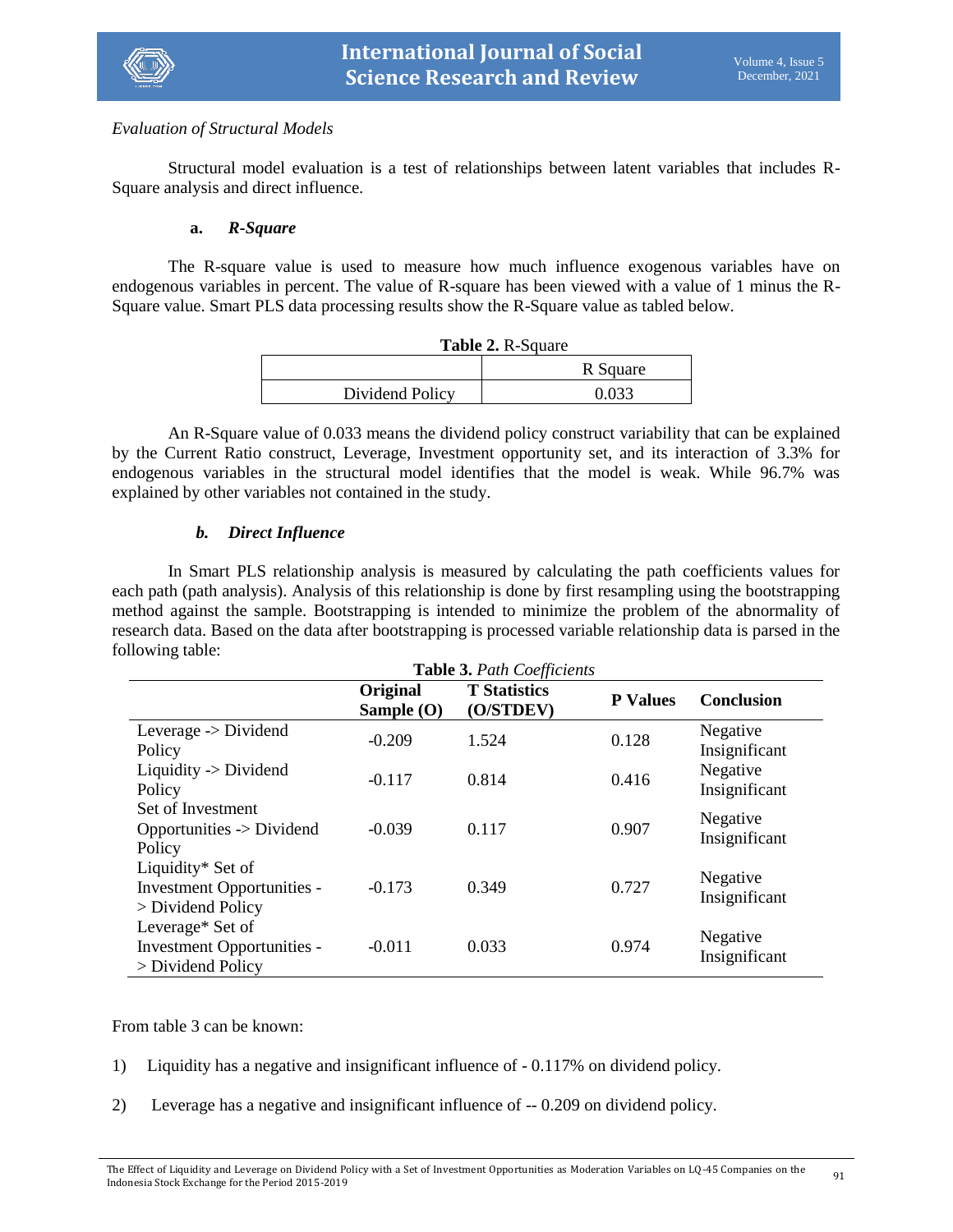

- 3) A set of investment opportunities that moderate the influence of liquidity has a negative and insignificant influence of  $-0.173%$  on dividend policy.
- 4) The set of investment opportunities that moderate the leverage influence has a negative and insignificant influence of –0.011% on dividend policy.

### *Discussion*

### *Effect of Liquidity on Dividend Policy*

Test results that show liquidity negatively affect dividend policy indicate that the higher the value of liquidity will cause the dividend policy to decrease and vice versa. Because liquidity is a ratio that shows the company's ability to pay the short-term debt, but on the other hand the dividend policy is also a cash outflow so that if short-term debt payments are high then the funds used to be distributed in the form of dividends will be reduced. Based on the test results it was found that liquidity had no influence on dividend policy in line with dividend irrelevance theory which states that the company's ability to pay its short liabilities does not depend on the amount of profit distributed in the form of dividends and retained earnings. The liquidity that does not have a significant effect on dividend policy because liquidity is not the main determinant in dividend distribution when the company can meet its short-term policy is not necessarily the company will distribute dividends to shareholders because there are other things within the company that must be considered either in the form of internal companies such as company operations or external companies for investment opportunities. High liquidity can also indicate the company's inefficiency in using its working capital caused by a proportion of unprofitable current assets, e.g. a higher inventory amount compared to the company's estimated sales resulting in low asset turnover and indicating that there is an overinvestment in inventory or receivable balances that have a chance of being difficult to charge. So that the small liquidity does not guarantee high corporate cash because there are other elements in current assets such as inventories and receivables that cause non-liquidity to the company's dividend policy. The results of the data analysis in this study are in line with research conducted by Eltya, Tanuatmojo, and Azizah (2016) and Widyawati (2018).

# *Leverage on Dividend Policy*

The results of the tests conducted showed that leverage negatively affects the dividend policy which shows that the higher the leverage, the lower the dividend policy is in line with residual dividend theory which states that dividend payments are made after debt payments and investment financing made by the company. The test also found that leverage had no significant effect on dividend policy following a trade-off theory that describes the use of debt at a certain level to balance between the costs and benefits of the debt. The company can be said to have reached the optimal point if tax savings have reached the maximum amount against the cost of financial distress. This negative but insignificant leverage indicates that the company has reached an optimal point. The effect of variable leverage on dividend policy is also due to the possibility on the part of the company to continue to distribute dividends to shareholders to provide a good view from investors that the company can still distribute dividends even if the company is not good. This supports signaling theory and is a positive signal for investors towards the company in the future. The results of data analysis in this study are in line with research conducted by Ratnasari and Purnawati (2019).

### *Effect of liquidity on Dividend Policy with a Set of Investment Opportunities as Moderation Variables*

Companies that have good liquidity, tend to have a good dividend policy. The higher the liquidity that the company has, the higher the opportunity to pay dividends in which case the level of liquidity of the company becomes a signal to investors how the company's dividend policy. But it is different if the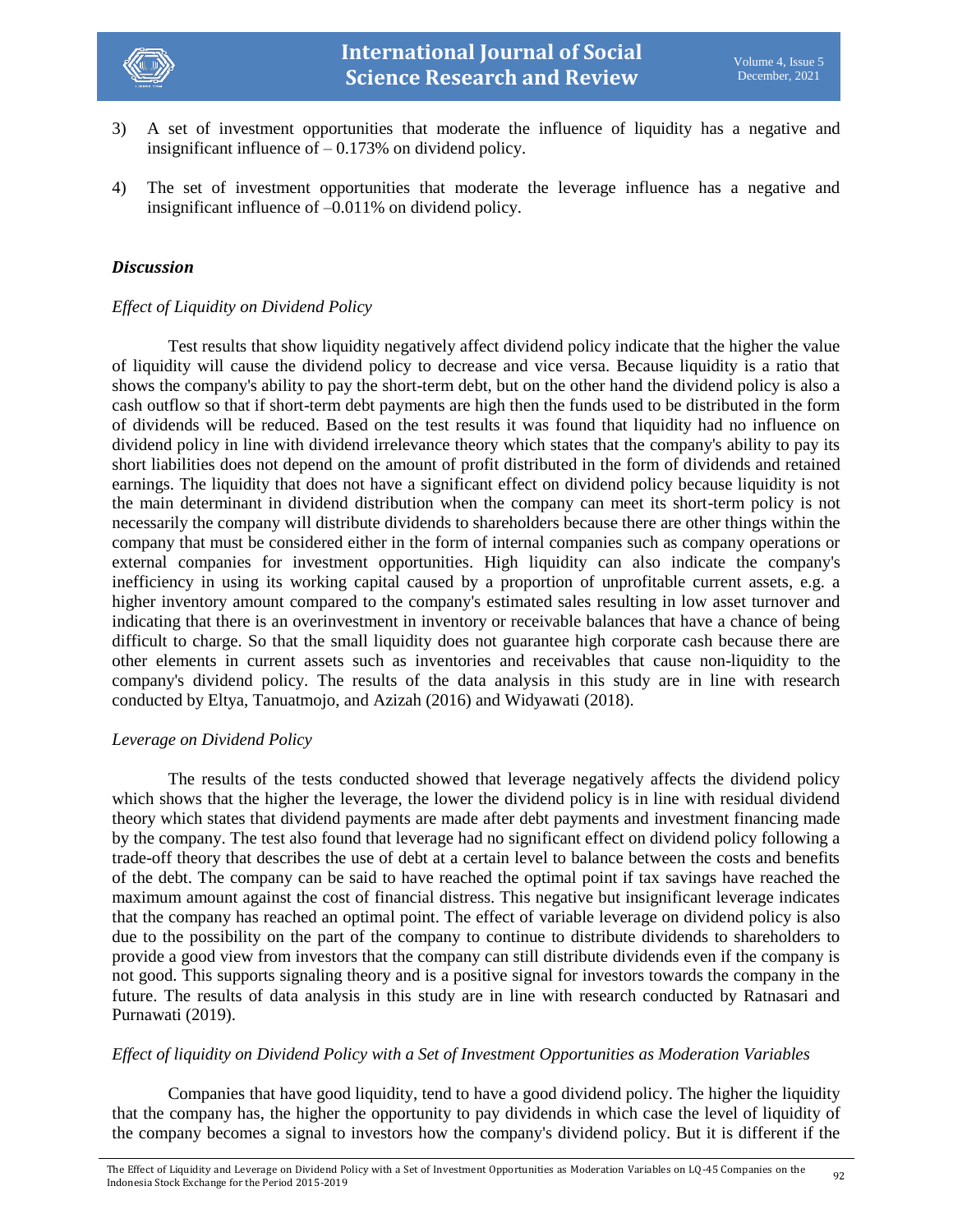

company is faced with the circumstances of the company having the opportunity to invest. Dividend payments made to shareholders are made after the company makes payments on operating expenses, debt, and investment financing. The condition of the investment opportunity can be taken by the company and not so that although the company's liquidity is high, it does not mean the company will pay high dividends.

Test results in this study showed that the set of investment opportunities without a moderation model towards dividend policy as well as in the form of moderation with liquidity to dividend policy showed insignificant influence so that liquidity relationships to dividend policies and in conjunction with investment sets only as homologies variables. The hypothesis in this study states that the set of investment opportunities can moderate the influence of liquidity on dividend policy so that we can conclude that the third hypothesis is not proven (H3 rejected).

# *Leverage Influence on Dividend Policy with a Set of Investment Opportunities as Moderation Variables*

Leverage means the ability of a company to pay its long-term debt including interest on the debt. The higher the leverage a company is assumed to reduce the ratio of dividend payers to shareholders. Kallapur and Trombley (2011) stated that a high set of investment opportunities will affect the use of corporate cash by managers so that it will have an impact on dividend payments as well as the use of debt. A high set of investment opportunities is likely to make allocations and will be directed at funds for investment needs so that the set of investment opportunities is expected to moderate the influence of leverage on dividend policy.

The hypothesis in this study is that the set of investment opportunities can moderate the influence of leverage on dividend policy. The results of the data analysis showed that the set of investment opportunities was unable to moderate the influence of leverage on dividend policy. In conjunction, the variable set of investment opportunities applies only as a homologized variable. So we can conclude that the fourth hypothesis is not proven (H4 rejected).

Leverage and a set of investment opportunities in the model without moderation in this study had a negative but insignificant influence. The insignificant influence of leverage and this set of investment opportunities can be caused by the distribution of dividends carried out by the company is not based on the high leverage or set of investment opportunities owned by the company but one of them can be based on providing information to investors that the company is a company that has good performance so that the signal can be received positively by investors and give a good impression for the company in the future.

The inability of the investment opportunity set to moderate the influence of leverage on the divider policy is due to the variable set of investment opportunities is a variable that cannot be controlled by the company's internals because it will return to how the investor assesses the information of the decision to be made by the company.

# *Conclusions*

From the results of the analysis can conclude that:

1. Liquidity has a negative but insignificant effect on the dividend policy of LQ-45 companies listed on the Indonesia stock exchange in 2015-2019 it can occur because although high corporate liquidity is not a guarantee that the company will pay dividends due to liquidity-forming items such as inventory or receivables, where inventory or receivables have the opportunity to not be tagged that reflects the inefficiency of the company in Indonesia managing its assets.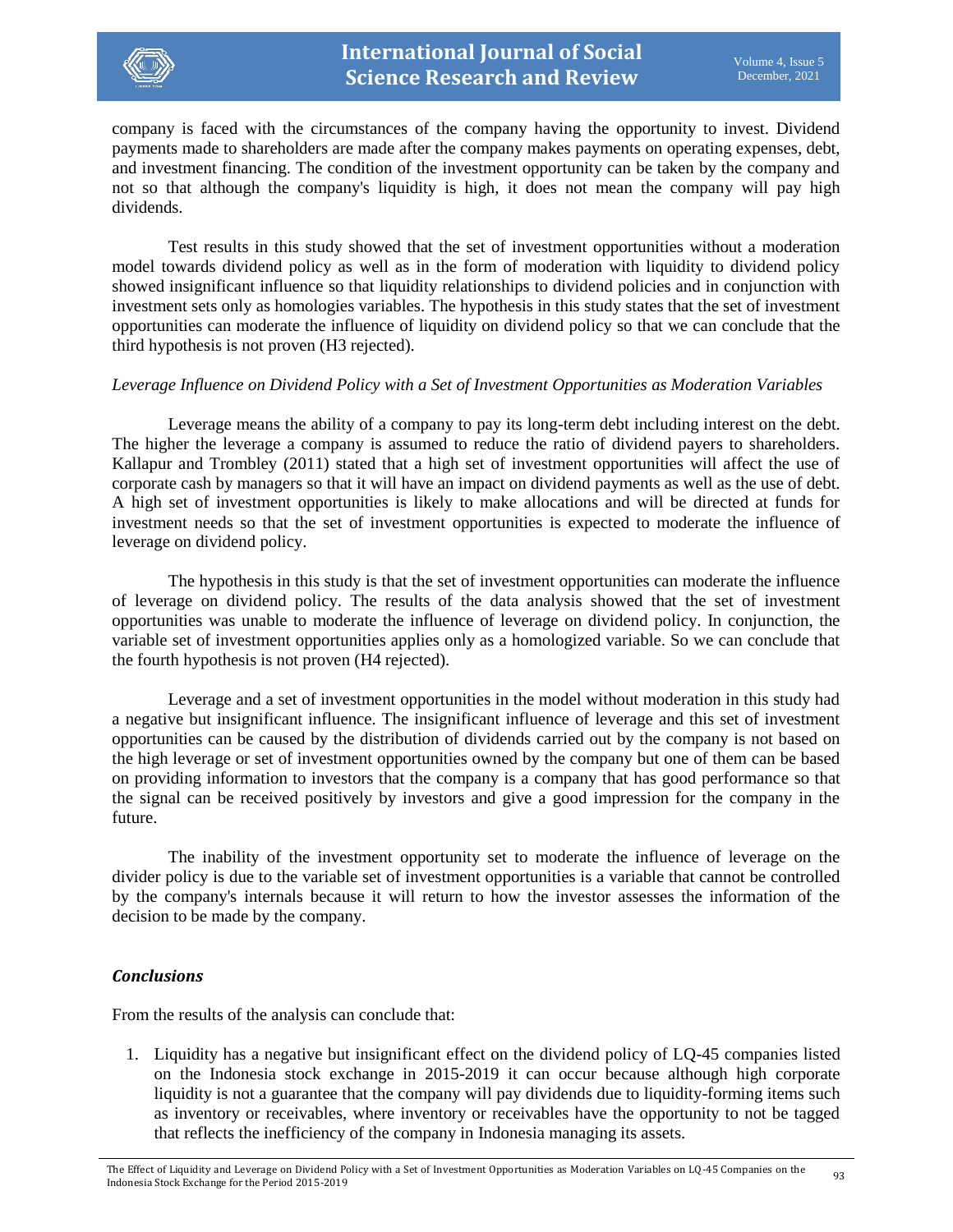

- 2. Leverage has a negative but insignificant effect on the dividend policy on LQ-45 companies listed on the stock exchange in 2015-2019. The effect of the leverage variable can be caused by the achievement of the optimal point in the use of debt by the company so that the dividend division no longer pays attention to the company's leverage variables.
- 3. The set of investment opportunities was unable to moderate the effect of liquidity on dividend policy on LQ-45 companies listed on the Indonesia stock exchange in 2015-2019. Because the set of investments in this research is projected with MBVE is an external variable of the company in the form of investor perception of the company, in this case, the company does not pay attention to the variable set of investment opportunities in dividend policy decision making. Set of investment opportunities in this study in the form of homologized variables.
- 4. The set of investment opportunities was unable to moderate the leveraged influence on dividend policy on LQ-45 companies listed on the Indonesia stock exchange in 2015-2019. Because the set of investment opportunities projected with MBVE is an external variable of the company in the form of investor perception of the company so that the company in this case does not pay attention to the variable set of investment agreements in the stabilization of dividends policy decisions. Set of investment opportunities in this study in the form of homologized variables.

# *References*

Agus Harjito, Martono. 2008. *Manajemen Keuangan, Edisi 1*. Yogyakarta:EKONISIA.

- Agustino Ni Wayan Indah Paramyta & Dewi Sayu Ketut Sutrisna, 2019, Pengaruh Ukuran Perusahaan Profitabilitas Dan Leverage Terhadap Kebijakan Dividen Pada Perusahaan Manufaktur, *E-Jurnal Manajemen*, Vol. 8, No. 8, 2019 :4957-4982, 14 September 2020
- Aldini Ema Muqita. 2019. Pengaruh Likuiditas dan Profibailitas Terhadap Kebijakan Dividen Dengan Set Kesempata Investasi Sebagai Variabel Pemoderasi Pada Perusahaan Manufaktur Yang Terdaftar di Bursa Efek Indonesia. Fakultas Ekonomi dan Bisnis Universitas Mataram. Mataram.
- Anam Budi Safatul, Arfan Muhammad , Shabri M. (2016), Pengaruh Profitabilitas Dan Set Kesempatan Investasi Terhadap Kebijakan Dividen Tunai Pada Perusahaan Manufaktur Di Indonesia, *Jurnal Magister Akuntansi Pascasarjana Universitas Syiah Kuala*, Volume 5, No. 3, Agustus 2016, 14 September 2020
- Arthur J. Keown. (2010). *Basic Financial Management*, Diterjemahkan oleh Chaerul D. Djakman, 2010, Edisi 10, Buku 2, Jakarta: Salemba Empat.
- Brigham dan Houston. 2006. *Dasar-Dasar Manajemen Keuangan*. Jakarta : Salemba Empat.
- Brigham, E. F., dan J. F. Houston. 2011. *Manajemen Keuangan*. Edisi Kesebelas. Jakarta : Salemba Empat.
- Brigham, Eugene F. dan Houston, Joel F. 2011. *Dasar-dasar Manajemen Keuangan Terjemahan*. Edisi 10. Jakarta: Salemba Empat.
- Gaver, J. J dan K. M Gaver. 1993. "Additional Evidence on the Association Between the Investment Opportunity set dan Corporate Financing, Dividend, and Compensation Policies". Journal Accounting & Economics, 16. Pp 125-160.
- Gaver, J. J dan K. M Gaver. 1993. "Additional Evidence on the Association Between the Investment Opportunity set dan Corporate Financing, Dividend, and Compensation Policies". Journal Accounting & Economics, 16. Pp 125-160.
- Ghozali, Imam. 2005. Aplikasi Analisis Multivariate dengan program SPSS. Semarang: Penerbit Universitas Diponegoro.
- Ghozali, Imam. 2011. *Aplikasi Analisis Multivariate dengan program SPSS 19*. Semarang: Penerbit Universitas Diponegoro.

The Effect of Liquidity and Leverage on Dividend Policy with a Set of Investment Opportunities as Moderation Variables on LQ-45 Companies on the g4<br>Indonesia Stock Exchange for the Period 2015-2019